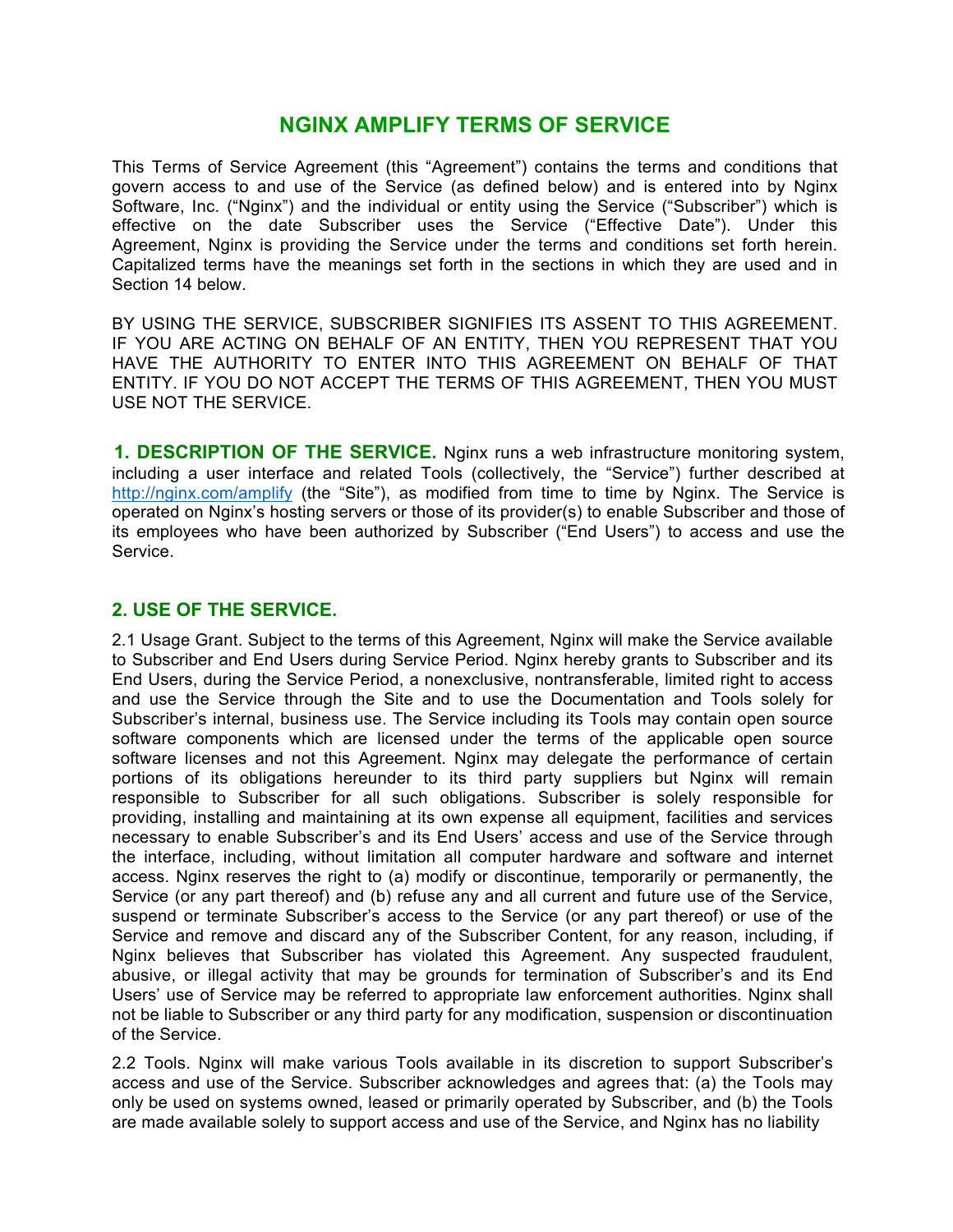with respect to any other uses of the Tools. Subject to the terms of this Agreement, Subscriber may: (i) access and use the Tools solely for its internal use; and (ii) download or copy the parts of the Tools made available by Nginx for download or copying; provided that Subscriber maintains all copyright and other notices contained therein.

2.3 Registration. Subscriber will register with Nginx by providing accurate and complete registration information. Subscriber will select a password and is responsible for any action taken under its password, and in no event will Nginx be responsible for any loss, theft or misuse of Subscriber passwords. Subscriber acknowledges and agrees that: (a) only End Users are entitled to access the Service with their assigned unique usernames and password provided by Nginx; (b) it will provide to Nginx information and other assistance as necessary to enable Nginx to establish usernames for End Users, and will verify all End User requests for account passwords; (c) it will ensure that each username and password issued to an End User name will be used only by that End User; provided that a username and password may be reassigned from time to time to a new End User who is replacing a former End User; (d) Nginx may terminate any username and password that Nginx reasonably determines has been used by an unauthorized third party; (e) Subscriber is responsible for End Users' use of Subscriber Content and the Service in accordance with its obligations under this Agreement; and (f) if Subscriber becomes aware of any violation of its obligations under this Agreement by an End User, Subscriber will immediately notify Nginx.

2.4 Restrictions. Except as expressly authorized pursuant to this Agreement, Subscriber and each End User may not and may not permit others to: (a) sell, rent, lease, license, sublicense or assign the Service to others; (b) access or use the Service in a way intended to create an undue burden on the Service or the networks or services connected to the Service; (c) reverse engineer, decompile, disassemble, or otherwise derive the source code from the Service without Nginx's prior written permission; (d) modify or prepare derivative works of the Service, (e) permit access to the Service except for the sole use of End Users; (f) archive or retain any of the Service; (g) copy, distribute or otherwise use the Service in any manner which competes with or substitutes for Nginx's distribution of the Service; (h) use the Service to send unsolicited e-mails, bulk mail or spam; (i) use the Service in any fraudulent, abusive, or otherwise illegal way; (j) post or transmit any communication or solicitation designed or intended to obtain password, account, or private information from any Nginx user; (k) contribute any Subscriber Content which is libelous, defamatory, abusive, threatening, harassing, hateful, offensive or otherwise violates any law or privacy, publicity or intellectual property right of any third party, or contains a virus, trojan horse, worm, time bomb or any similar contamination or destructive program that is injurious or damaging to software or hardware used in conjunction with such Subscriber Content; (l) introduce software or automated agents or scripts to the Service so as to produce multiple accounts, generate automated searches, requests and queries, or to strip or mine data from the Service; or (m) disclose the results of any benchmark tests relating to the use of the Service to any third party. During and after the term of this Agreement, Subscriber will not assert, nor will it authorize, assist, or encourage any third party to assert, against Nginx or any of its affiliates, customers, vendors, business partners, or licensors, any patent infringement or other intellectual property infringement claim regarding the Service.

### **3. SUBSCRIBER CONTENT**.

3.1 Ownership and Usage Rights. Subject only to the limited rights expressly granted in this Agreement, as between Subscriber and Nginx, Subscriber shall retain all right, title and interest in and to the Subscriber Content and all intellectual property rights therein. Subscriber is solely responsible, and Nginx assumes no liability, for the Subscriber Content that End Users or other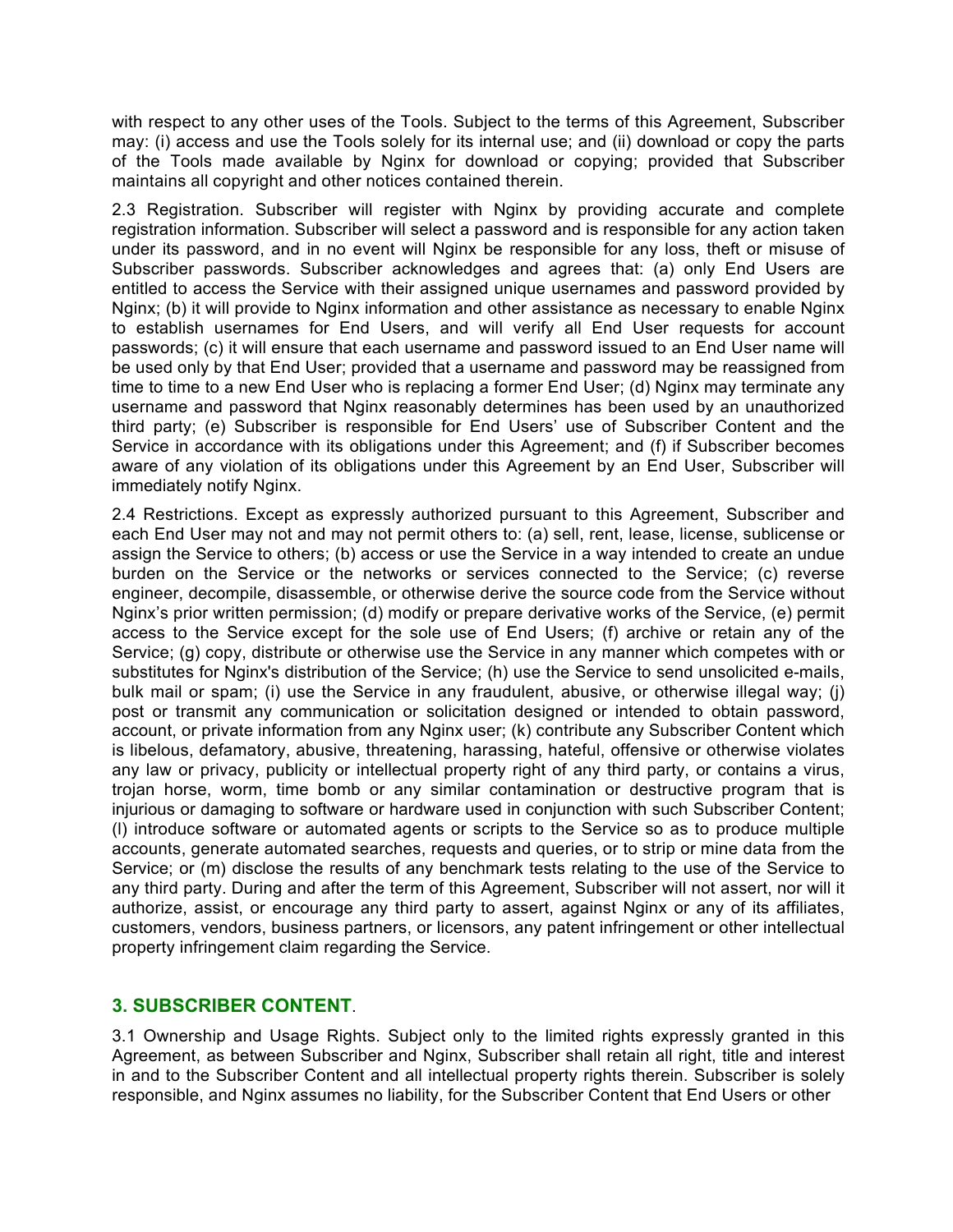third parties make available over or through the Service. Subscriber agrees that Nginx and its authorized agents may use the Subscriber Content solely as necessary to perform its obligations under this Agreement; provided that Nginx shall be liable for all violations of this Agreement by such authorized agents. Nginx may also disclose Subscriber Content to comply with any request of a governmental or regulatory body (including subpoenas or court orders). Subscriber warrants that the Subscriber Content and its and its End Users' use of the Service will not violate the Acceptable Use Policy. Subscriber agrees to immediately remove any Subscriber Content after Subscriber has been notified that such Subscriber Content violates any provision of this Agreement.

3.2 Collection and Processing of Subscriber Content by Tools. The Tools may collect certain data, including the following types of data: (a) system metadata, which is the basic information about the operating system environment where the Tool runs; this could be hostname, uptime information, and similar information; (b) system metrics: this is various statistical data describing key system characteristics, e.g. CPU usage, memory usage, network throughput and similar data; (c) NGINX metadata: this is what describes Subscriber's NGINX instances, and it includes package data, build information, path to binary, configure options and similar information; NGINX metadata also includes configuration file breakdown; and (d) NGINX metrics: this is NGINX related metrics from stub status, and also obtained from the NGINX logs files without collecting the actual log files. The Tools may use Python's psutil() to collect the data, and may occasionally also invoke certain system utilities like ps(1). The Tools may automatically find all relevant NGINX configuration files, parse configuration, extract their logical structure and send the associated JSON data to the Service for further analysis and reports. For more information on configuration analysis and reports, see the Documentation.

3.3 Additional Rights. Subscriber agrees that, so long as no Subscriber Confidential Information is publicly disclosed, Nginx may also: (a) use Subscriber Content to refine, supplement or test Nginx's product and service offerings; (b) include aggregated and anonymized Subscriber Content in any publicly available reports, analyses and promotional materials; and (c) retain anonymized, non-attributable Subscriber Content following any termination of this Agreement for use in connection with the foregoing.

3.4 Retention of Subscriber Content. Although the Service may offer mechanisms for the creation of back-ups of the Subscriber Content, Subscriber is responsible for creating copies of any Subscriber Content and for taking its own steps to maintain appropriate security, protection and backup of Subscriber Content. Web server raw log files are not included in the backups and cannot be recovered during server restoration. On termination of this Agreement, Nginx shall make all reasonable efforts to promptly remove the Subscriber Content from the Service and ancillary systems, such as back-up servers, and cease use of the Subscriber Content; however, Subscriber recognizes and agrees that caching of or references to the Subscriber Content may not be immediately removed.

**4. AVAILABILITY.** Nginx will use its best efforts to ensure that the Service is available twentyfour hours a day, seven days a week. However, there will be occasions when the Service will be interrupted for maintenance, upgrades and repairs or due to failure of telecommunications links and equipment. Every reasonable step will be taken by Nginx to minimize such disruption where it is within Nginx's reasonable control.

**5. PRIVACY.** Each party will comply with the Nginx Privacy Policy, and each party shall cause its agents and employees to comply with all data privacy laws and regulations applicable to its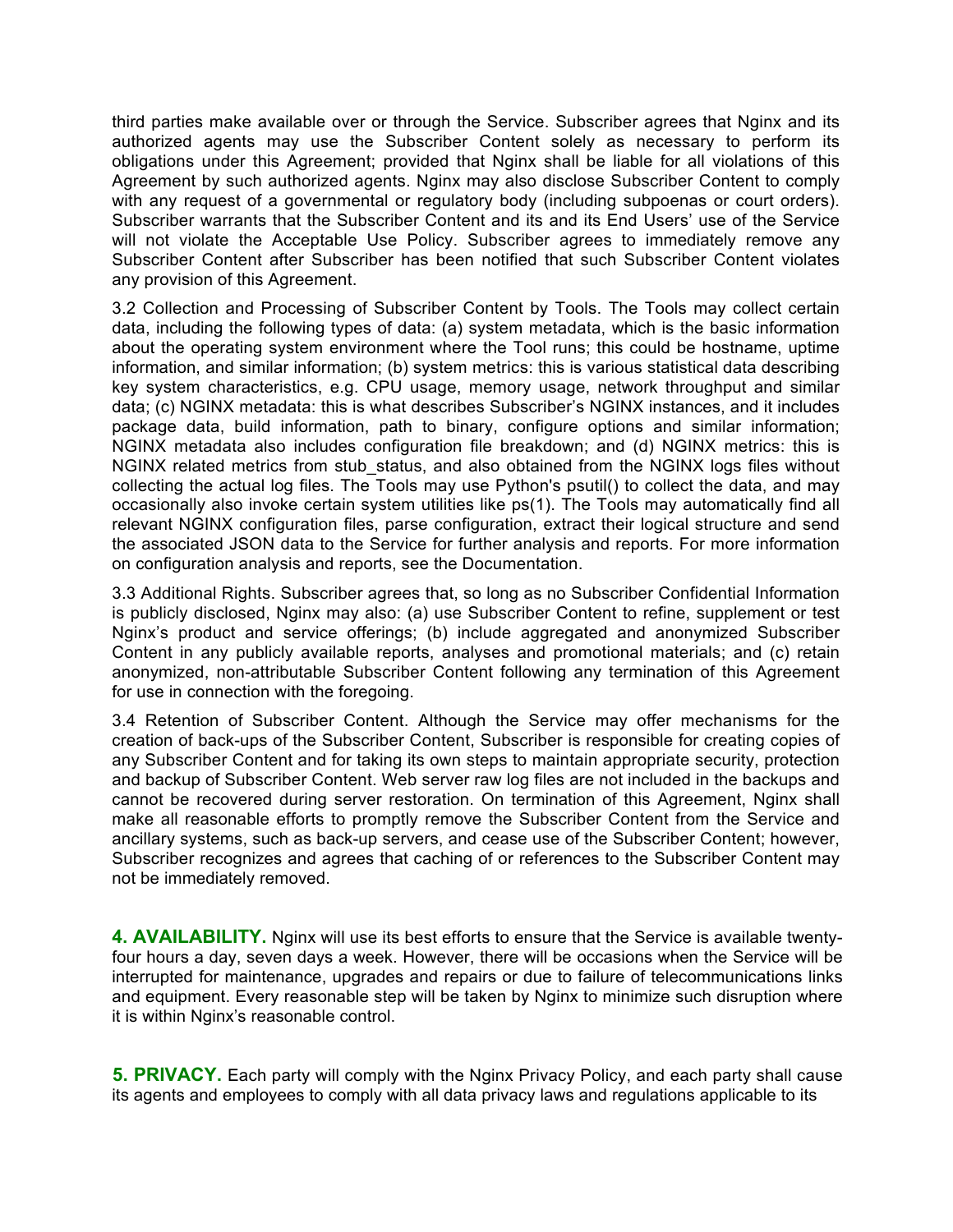business in its performance hereunder. Nginx will maintain physical, electronic and procedural safeguards reasonably designed to protect the confidentiality and integrity of Subscriber Content. Nginx does not represent and except as expressly set forth herein expressly disclaims that it meets the standards for operational compliance or certification in any specific area, including any government or industry association requirements. Subscriber shall provide all notices to, and obtain any consents from, any data subject as required by any applicable law or regulation in connection with the processing of any personally identifiable information of such data subjects via the Service by Nginx and/or Subscriber. Subscriber shall be responsible for ensuring that any processing of Subscriber Content by Nginx or Subscriber via the Service does not violate any applicable laws or regulations. Subscriber shall not process or submit to the Service any Subscriber Content that includes any: (i) "personal health information," as defined under the Health Insurance Portability and Accountability Act, unless it enters into a separate agreement with Nginx relating to the processing of such data; (ii) government issued identification numbers, including Social Security numbers, driver's license numbers and other state-issued identification numbers; (iii) financial account information, including bank account numbers; (iv) payment card data, including credit card or debit card numbers; or (v) "sensitive" personal data, as defined under Directive 95/46/EC of the European Parliament ("EU Directive") and any national laws adopted pursuant to the EU Directive, about residents of Switzerland or any member country of the European Union, including racial or ethnic origin, political opinions, religious beliefs, trade union membership, physical or mental health or condition, sexual life or the commission or alleged commission of any crime or offense.

**6. THIRD PARTY CONTENT.** Subscriber acknowledges and agrees that all Third Party Content is governed by its respective terms and such terms are solely between Subscriber and the applicable licensor. Subscriber agrees to comply with such third party terms (including open source license terms), as applicable, and Nginx has no liability with respect to Third Party Content under this Agreement.

### **7. TERM AND TERMINATION.**

7.1 This Agreement shall commence on the Effective Date and shall continue until the earlier of the following: (a) the date one party gives the other notice of its intent to terminate this Agreement; and (b) the date that Nginx discontinues offering the Service.

7.2 Upon termination of this Agreement: (a) any and all rights granted to Subscriber with respect to the Service, Documentation and Tools, and except as set forth in Section 7.3 any and all rights granted to Nginx with respect to the Subscriber Content, will terminate effective as of the effective date of termination; (b) Subscriber will return to Nginx any and all Confidential Information of Nginx in the possession or control of Subscriber; and (c) Nginx will have no obligation to provide the Service, Documentation or Tools to Subscriber or End Users after the effective date of the termination. Sections 2.4, 3.3 and 6-14 shall survive the termination of this Agreement.

7.3 Nginx's only obligation with respect to any Subscriber Content is, upon Subscriber's request, to promptly delete or destroy the information that is stored, if any, in the Service database on the effective date of termination. In addition, Subscriber acknowledges that although Subscriber Content will be deleted from its transaction servers, Nginx may retain Subscriber Content stored on automatic backup archiving systems during the period such backup or archived materials are retained under Nginx's customary procedures and policies. In addition, Nginx may retain certain information as provided in Section 3.3.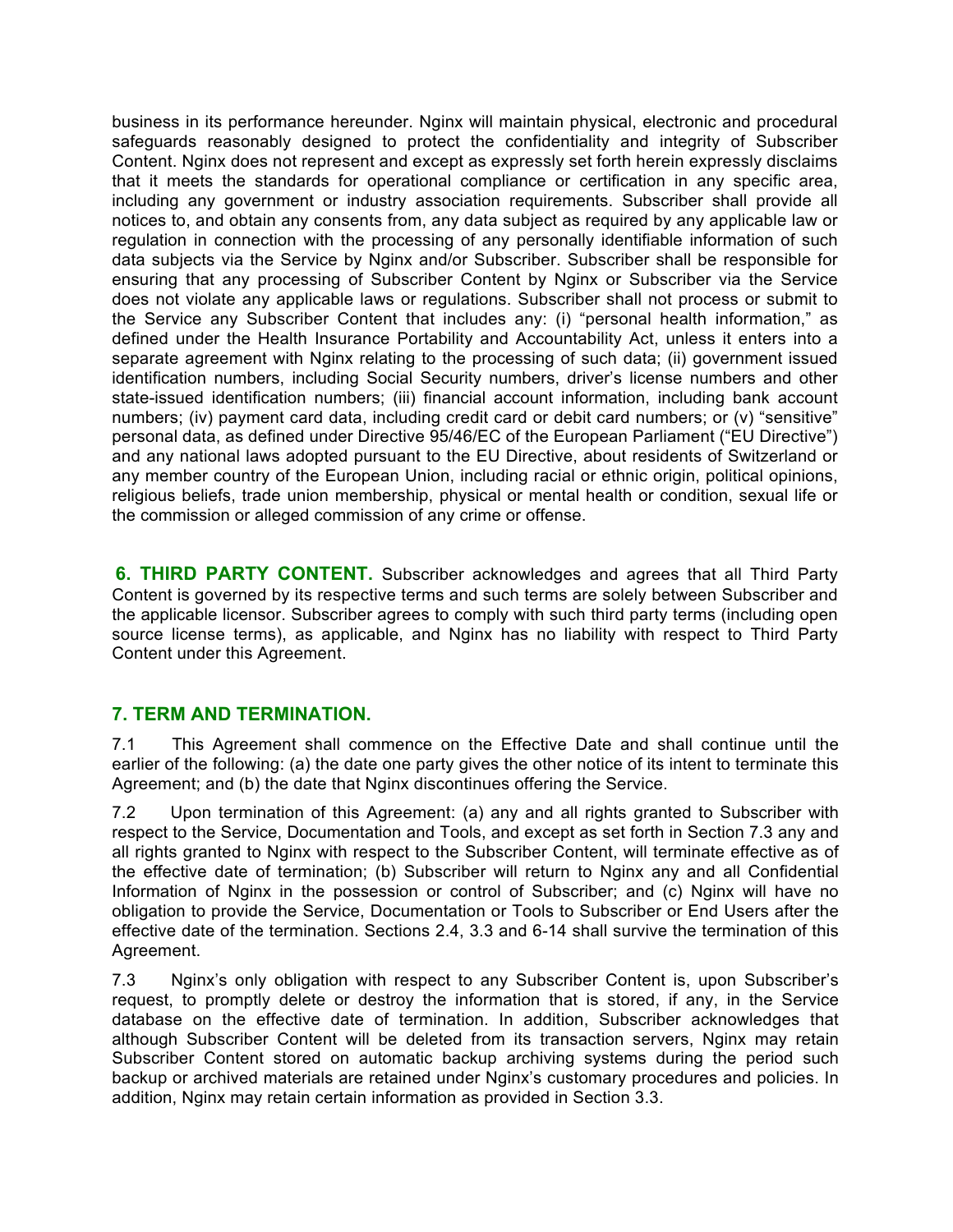**8. OWNERSHIP.** Except for the limited usage rights expressly stated in this Agreement, Nginx retains all right, title and interest in and to the Service, the related user interface, the Documentation, the Site and any other Nginx websites, the Tools, all other materials provided by Nginx under this Agreement and all derivative works of the foregoing. This Agreement sets forth the entirety of Subscriber's and its End Users' limited rights to access and use the Service. Nginx will own and may use and evaluate all Feedback for its own purposes. All Feedback is Nginx Confidential Information.

**9. CONFIDENTIALITY.** Each party expressly recognizes that the Confidential Information of the other party is being disclosed under conditions of confidentiality. Each party shall not disclose Confidential Information to any third party; however, it may disclose Confidential Information to its employees and agents who need to know Confidential Information in order to comply with the terms of this Agreement; provided that each party shall be liable for all violations of this Section 9 by its employees and agents. In the event that a party is required by law to disclose Confidential Information, that party may do so provided that it uses commercially reasonable efforts to promptly notify the other party prior to the required disclosure.

**10. DISCLAIMER.** THE SERVICE, RELATED INTERFACE, SITE, TOOLS, DOCUMENTATION AND ALL OTHER MATERIALS PROVIDED IN CONNECTION WITH THIS AGREEMENT ARE PROVIDED AS IS AND MAY CONTAIN BUGS, ERRORS, DEFECTS OR HARMFUL COMPONENTS. ACCORDINGLY, AND NOTWITHSTANDING ANYTHING TO THE CONTRARY IN THE AGREEMENT, THEY ARE PROVIDED ON AN "AS IS" BASIS WITHOUT WARRANTIES OF ANY KIND, EITHER EXPRESS OR IMPLIED, AND NGINX DISCLAIMS ALL OTHER WARRANTIES, EXPRESS OR IMPLIED, ARISING BY LAW OR OTHERWISE, WITH RESPECT TO ANY ERROR, DEFECT, DEFICIENCY, INFRINGEMENT OR NONCOMPLIANCE IN THE SERVICE, RELATED INTERFACE, SITE, TOOLS, DOCUMENTATION AND ALL OTHER MATERIALS PROVIDED IN CONNECTION WITH THIS AGREEMENT, INCLUDING WITHOUT LIMITATION ANY IMPLIED WARRANTY OF MERCHANTABILITY, FITNESS FOR A PARTICULAR PURPOSE, TITLE OR NONINFRINGEMENT AND ANY IMPLIED WARRANTY ARISING FROM COURSE OF PERFORMANCE, COURSE OF DEALING OR USAGE OF TRADE, OR THAT USE OF THE SERVICE WILL BE UNINTERRUPTED, ERROR-FREE OR OPERATE IN COMBINATION WITH ANY OTHER HARDWARE, SOFTWARE, SYSTEM OR DATA OR WILL MEET SUBSCRIBER'S OR ITS END USERS' REQUIREMENTS.

**11. INDEMNIFICATION.** Subscriber will defend, indemnify and hold Nginx, including its employees, officers, directors, licensors, representatives and permitted assigns harmless against any claims, damages, losses, liabilities, costs, and expenses (including reasonable attorneys' fees) arising out of or relating to any third party claim concerning: (a) Subscriber's or any End Users' use of the Service (including any activities under its account and use by its employees, agents and subcontractors); (b) breach of this Agreement or violation of applicable law by Subscriber or any End User; (c) Subscriber Content or the combination of Subscriber Content with other applications, content or processes, including any claim involving alleged infringement or misappropriation of third party rights by Subscriber Content; or (d) a dispute between Subscriber and any End User. If Nginx is obligated to respond to a third party subpoena or other compulsory legal order or process described above, Subscriber will also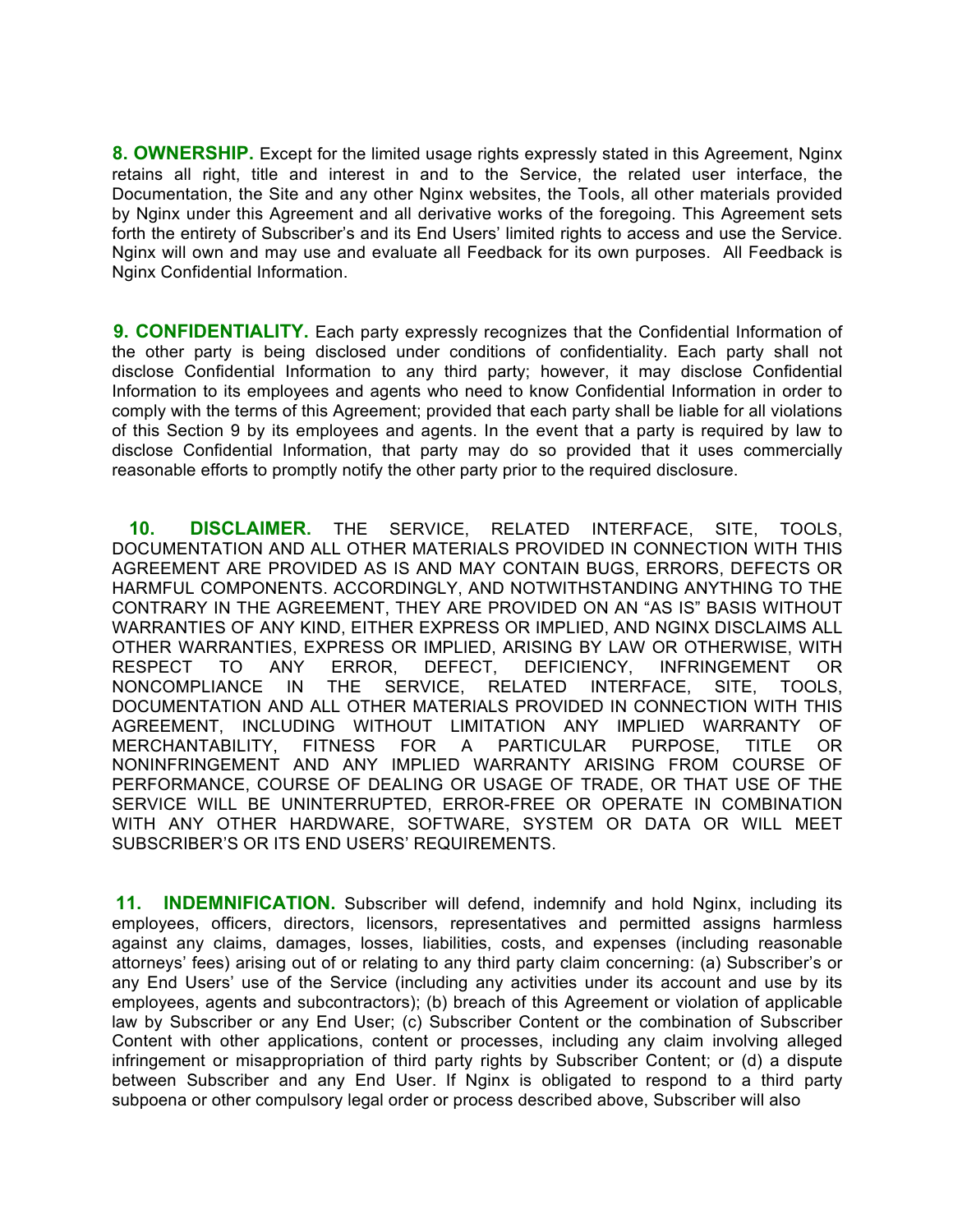reimburse Nginx for reasonable attorneys' fees, as well as Nginx's employees' and contractors' time and materials spent responding to the third party subpoena or other compulsory legal order or process at Nginx's then-current hourly rates.

#### **12. LIMITATIONS OF LIABILITY**.

12.1 ELECTRONIC COMMUNICATIONS AND AVAILABILITY. NGINX IS NOT RESPONSIBLE FOR ANY DELAYS, DELIVERY FAILURES, POWER OUTAGES, SYSTEM FAILURES OR OTHER INTERRUPTIONS OR DAMAGES RESULTING FROM THE USE OF THE INTERNET AND ELECTRONIC COMMUNICATIONS. SUBSCRIBER AGREES THAT NGINX WILL NOT BE LIABLE FOR ANY LACK OF AVAILABILITY OF THE SERVICE, SUBSCRIBER CONTENT OR THIRD PARTY CONTENT.

12.2 SUBSCRIBER CONTENT. EXCEPT AS OTHERWISE PROVIDED IN THIS AGREEMENT, NGINX WILL NOT BE RESPONSIBLE FOR ANY DAMAGES ARISING FROM THE INABILITY TO ACCESS SUBSCRIBER CONTENT OR ANY DAMAGE TO, OR UNAUTHORIZED ACCESS OR LOSS OF ANY SUBSCRIBER CONTENT. IN NO EVENT WILL NGINX BE RESPONSIBLE TO PROVIDE SUBSCRIBER OR END USERS WITH COPIES OF SUBSCRIBER CONTENT. IN NO EVENT WILL NGINX BE RESPONSIBLE FOR THE ACCURACY, LEGALITY OR DECENCY OF MATERIAL CONTRIBUTED BY OTHER SUBSCRIBERS AND THEIR END USERS TO THE SERVICE, INCLUDING, WITHOUT LIMITATION, HARM CAUSED BY VIRUSES, WORMS, TROJAN HORSES, OR ANY SIMILAR CONTAMINATION OR DESTRUCTIVE PROGRAMS.

12.3 THIRD PARTY CONTENT. THIRD PARTY CONTENT IS PROVIDED "AS IS" AND IS GOVERNED BY ITS OWN TERMS OF SERVICE AND PRIVACY POLICIES. NGINX DISCLAIMS ALL LIABILITY FOR THIRD PARTY CONTENT.

12.4 IN NO EVENT WILL NGINX BE LIABLE TO SUBSCIBER, END-USER OR ANYONE CLAIMING BY OR THROUGH SUBSCRIBER OR END-USER, FOR ANY DATA LOSS, UINAUTHORIZED USE OR ACCESS TO SUBSCRIBER OR END-USER DATA OR CONTENT, INCLUDING ANY PERSONALLY IDENTIFIABLE INFORMATION, DATA SECURITY BREACH, OR FAILURE OF ANY DATA SECURITY CONTROLS.

12.5 LIMITATIONS OF LIABILITY. IN NO EVENT WILL NGINX BE LIABLE UNDER THIS AGREEMENT FOR ANY INDIRECT, INCIDENTAL, SPECIAL, CONSEQUENTIAL OR EXEMPLARY DAMAGES (INCLUDING DAMAGES FOR LOSS OF PROFITS, GOODWILL, USE OR DATA), EVEN IF IT HAS BEEN ADVISED OF THE POSSIBILITY OF SUCH DAMAGES. IN NO EVENT WILL NGINX'S TOTAL AGGREGATE LIABILITY UNDER THIS AGREEMENT EXCEED ONE HUNDRED DOLLARS (US\$100). IN NO EVENT WILL NGINX'S LICENSORS HAVE ANY LIABILITY UNDER THIS AGREEMENT. THE FOREGOING LIMITATIONS, EXCLUSIONS AND DISCLAIMERS ARE AN ALLOCATION OF THE RISK BETWEEN THE PARTIES AND WILL APPLY TO THE MAXIMUM EXTENT PERMITTED BY APPLICABLE LAW, EVEN IF ANY REMEDY FAILS IN ITS ESSENTIAL PURPOSE.

#### **13. MISCELLANEOUS.**

13.1 Subscriber may not delegate, assign or transfer this Agreement or any of its rights and obligations under this Agreement without the prior written consent of Nginx and any attempt to do so shall be void.

13.2 Any notice given under this Agreement shall be in writing and shall be deemed effective upon receipt, when sent by confirmed e-mail to Subscriber or when delivered in person to a party by a nationally recognized overnight courier or mailed by first class, registered or certified mail, postage prepaid. Notice to Nginx shall be sent to Nginx Software, Inc., 85 Federal Street, San Francisco, CA 94107, Attention: Chief Financial Officer. Notice to Subscriber shall be sent to the e-mail or physical address given in Subscriber's account with Nginx.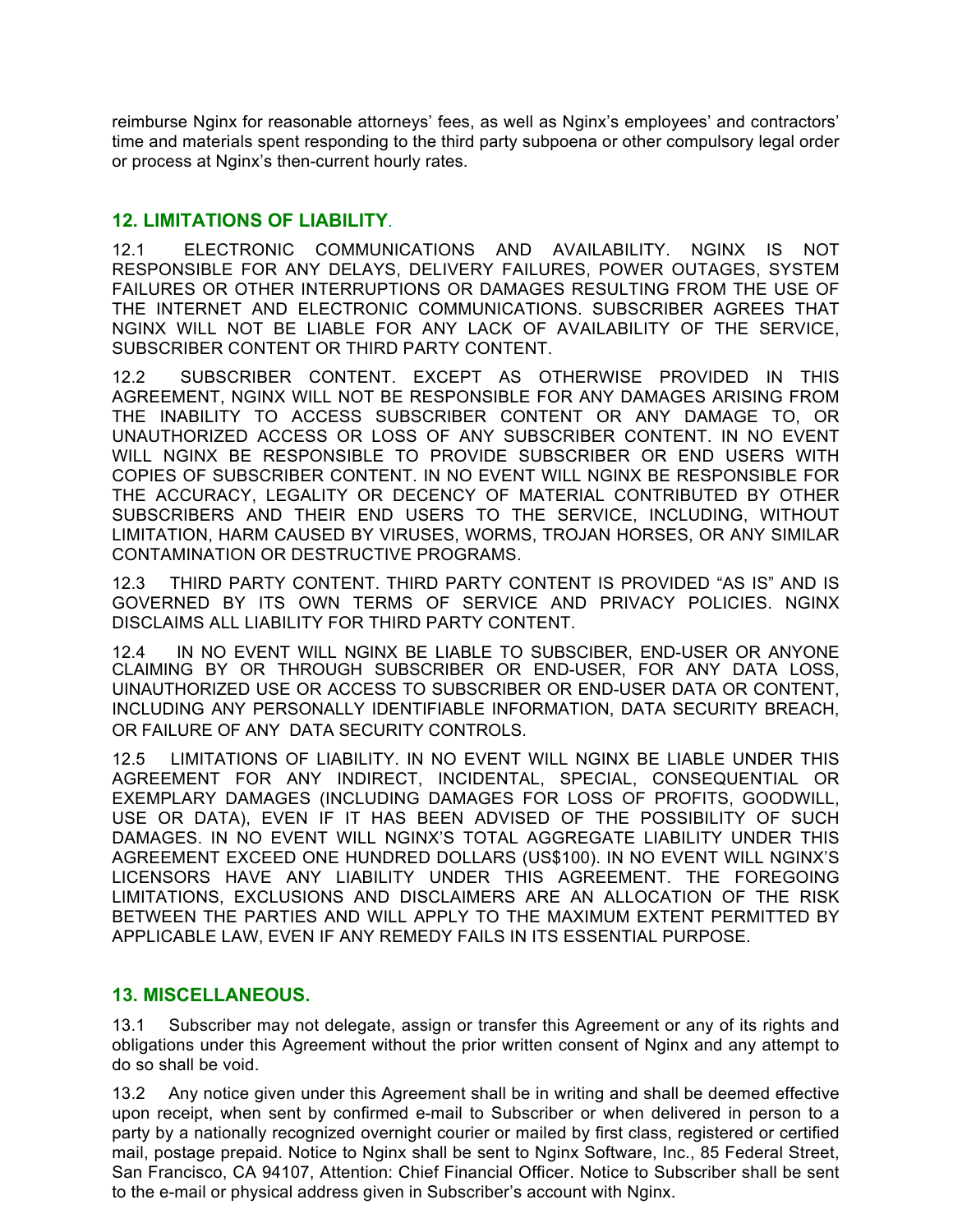13.3 Subscriber will comply with all applicable laws in its use of the Service, including all export and anti-bribery laws and regulations. Subscriber shall not and shall not allow any third party to remove or export from the United States or allow the export or re-export of the Service or any direct product thereof: (a) into (or to a national or resident of) any embargoed or terroristsupporting country; (b) to anyone on the U.S. Commerce Department's Table of Denial Orders or U.S. Treasury Department's list of Specially Designated Nationals; (c) to any country to which such export or re-export is restricted or prohibited, or as to which the U.S. government or any agency thereof requires an export license or other governmental approval at the time of export or re-export without first obtaining such license or approval; or (d) otherwise in violation of any export or import restrictions, laws or regulations of any United States or foreign agency or authority. Subscriber agrees to the foregoing and warrants that it and its End Users are not located in, under the control of, or a national or resident of any such prohibited country or on any such prohibited party list. The Service is further restricted from being used for: (i) terrorist activity, or (ii) the design or development of nuclear, chemical, or biological weapons or missile technology without the prior permission of the U.S. government. The Service and accompanying Documentation are deemed to be "commercial computer software" and "commercial computer software documentation", respectively, pursuant to DFAR Section 227.7202 and FAR

Section 12.212(b), as applicable. Any use, modification, reproduction, release, performing, displaying or disclosing of the Service and Documentation by the U.S. Government shall be governed solely by the terms of this Agreement.

13.4 The parties expressly understand and agree that their relationship is that of independent contractors. Nothing in this Agreement shall constitute one party as an employee, agent, joint venture partner or servant of another.

13.5 Each party will not be liable for any delay or failure to perform any obligation under this Agreement where the delay or failure results from any cause beyond its reasonable control.

13.6 This Agreement will be interpreted, construed and enforced in all respects in accordance with the laws of the State of California, without reference to its choice of law principles. Any litigation related to this Agreement shall be brought in the state or federal courts located in San Francisco, California, and only in those courts, and each party irrevocably waives any objections to such venue.

13.7 Nginx may list Subscriber as a customer and use Subscriber's name and logo on the Site, on publicly available customer lists and in media releases.

13.8 This Agreement is the complete and exclusive statement of the agreement between the parties and supersedes all proposals, oral or written, and all other communications between the parties relating to the subject matter of this Agreement. In the event any information posted on the Site from time to time conflicts with any provision of this Agreement, the applicable provision of this Agreement shall control. Any terms and conditions of any other instrument issued by Subscriber in connection with this Agreement which are in addition to, inconsistent with or different from the terms and conditions of this Agreement shall be of no force or effect. All terms of any purchase order are rejected. This Agreement may be modified only by a written instrument duly executed by authorized representatives of the parties. Any waiver by either party of any condition, term or provision of this Agreement shall not be construed as a waiver of any other condition, term or provision. If any provision of this Agreement is held invalid or unenforceable, the remainder of the Agreement shall continue in full force and effect.

13.9 Digital Millennium Copyright Act. Nginx has adopted the policy set forth at https://amplify.nginx.com/terms/NGINX\_DMCA\_Policy\_1111.pdf toward copyright infringement with respect to the Service in accordance with the Digital Millennium Copyright Act, a copy of which is located at http://www.loc.gov/copyright/legislation/dmca.pdf.